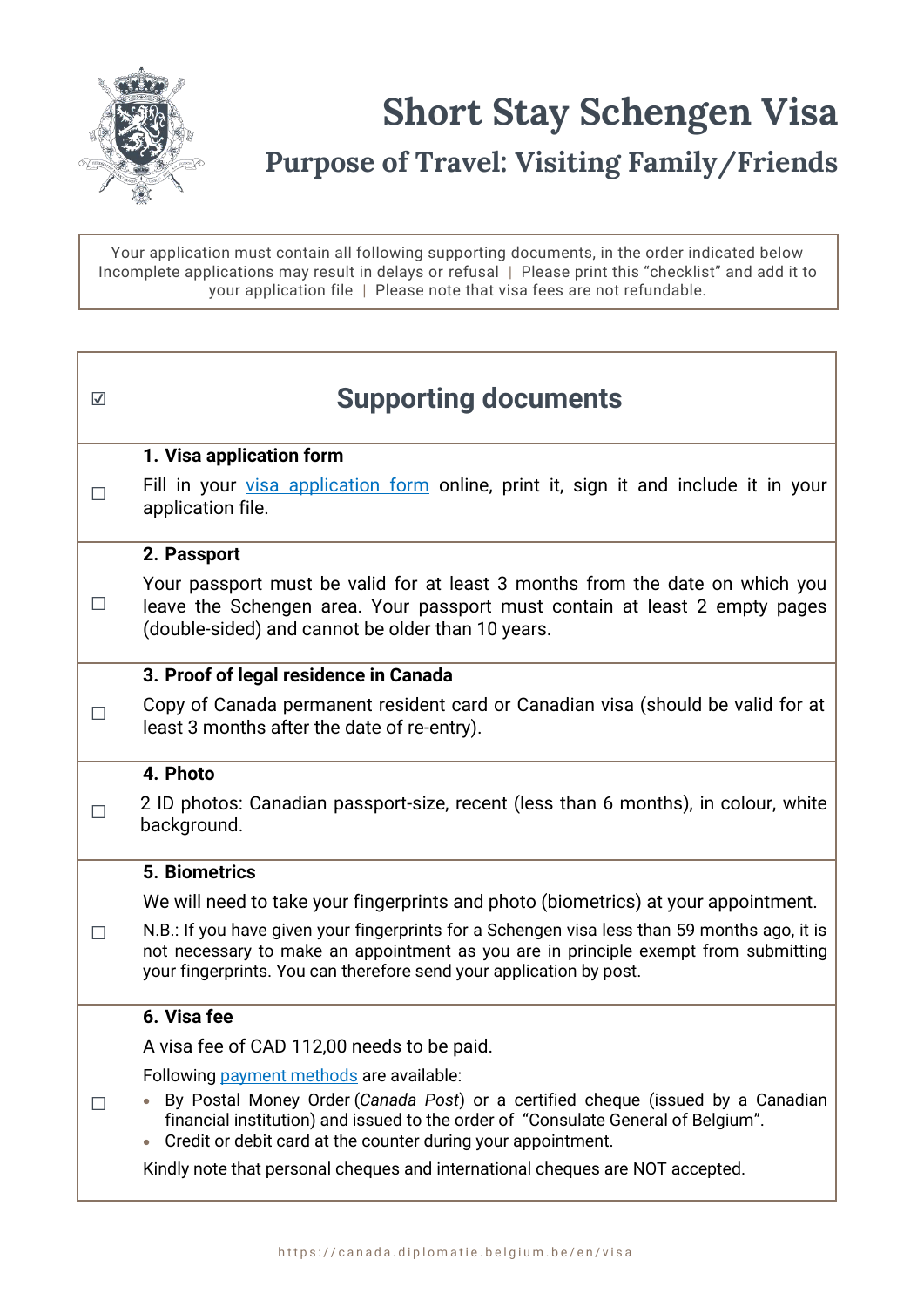|        | 7. Travel arrangements                                                                                                                                                                                                                                                                                           |
|--------|------------------------------------------------------------------------------------------------------------------------------------------------------------------------------------------------------------------------------------------------------------------------------------------------------------------|
| $\Box$ | Flight or travel reservation (return) or other evidence of planned travel. Include your<br>full itinerary if you intend to travel to more than one Member State of the Schengen<br>area (in this case: also indicate the means of transport used to travel between<br>each country).                             |
|        | 8. Letter of invitation from family member/friend                                                                                                                                                                                                                                                                |
| П      | A letter of invitation, dated and signed by the family member/friend, containing<br>information about your visit. This letter should contain at least:<br>The nature of your relationship<br>The dates of your visit<br>The purpose of the visit<br>$\bullet$<br>The location of your accommodation<br>$\bullet$ |
|        | Photocopy of your friend's/family member's Belgian ID card or residence<br>9.                                                                                                                                                                                                                                    |
| П      | permit                                                                                                                                                                                                                                                                                                           |
|        | 10. Proof of financial means covering travel expenses                                                                                                                                                                                                                                                            |
|        | A) By proving your own financial capacity:                                                                                                                                                                                                                                                                       |
|        | • Regardless of your professional situation: bank statements for the last 3<br>months clearly indicating the name(s) of the bank account holder(s);<br>and                                                                                                                                                       |
|        | If you are employed: the last 3 salary slips or a certificate of employment<br>confirming the salary;<br>If you are self-employed: registration of your company and/or proof of financial<br>means.                                                                                                              |
| $\Box$ | <b>OR</b>                                                                                                                                                                                                                                                                                                        |
|        | B) In the absence of proof of your own financial capacity (A), by submitting a<br>sponsorship:                                                                                                                                                                                                                   |
|        | The <i>original affidavit of support</i> (no copies!) authenticated at the city hall of your<br>sponsor in Belgium;                                                                                                                                                                                              |
|        | Copy of your sponsor's identity card or residence permit;<br>The household composition of your sponsor;                                                                                                                                                                                                          |
|        | Your sponsor's last 3 salary slips (if he/she is employed) or his/her last tax<br>declaration (if he/she is self-employed).                                                                                                                                                                                      |
|        | 11. Minors<br>travelling<br>travelling<br>without<br>parents/guardians<br>with<br>or<br>1<br>parent/guardian only                                                                                                                                                                                                |
| $\Box$ | Birth certificate of the child, copy of both parents' passports and the consent of the<br>parent(s)/legal guardian(s) testified by affidavit.                                                                                                                                                                    |